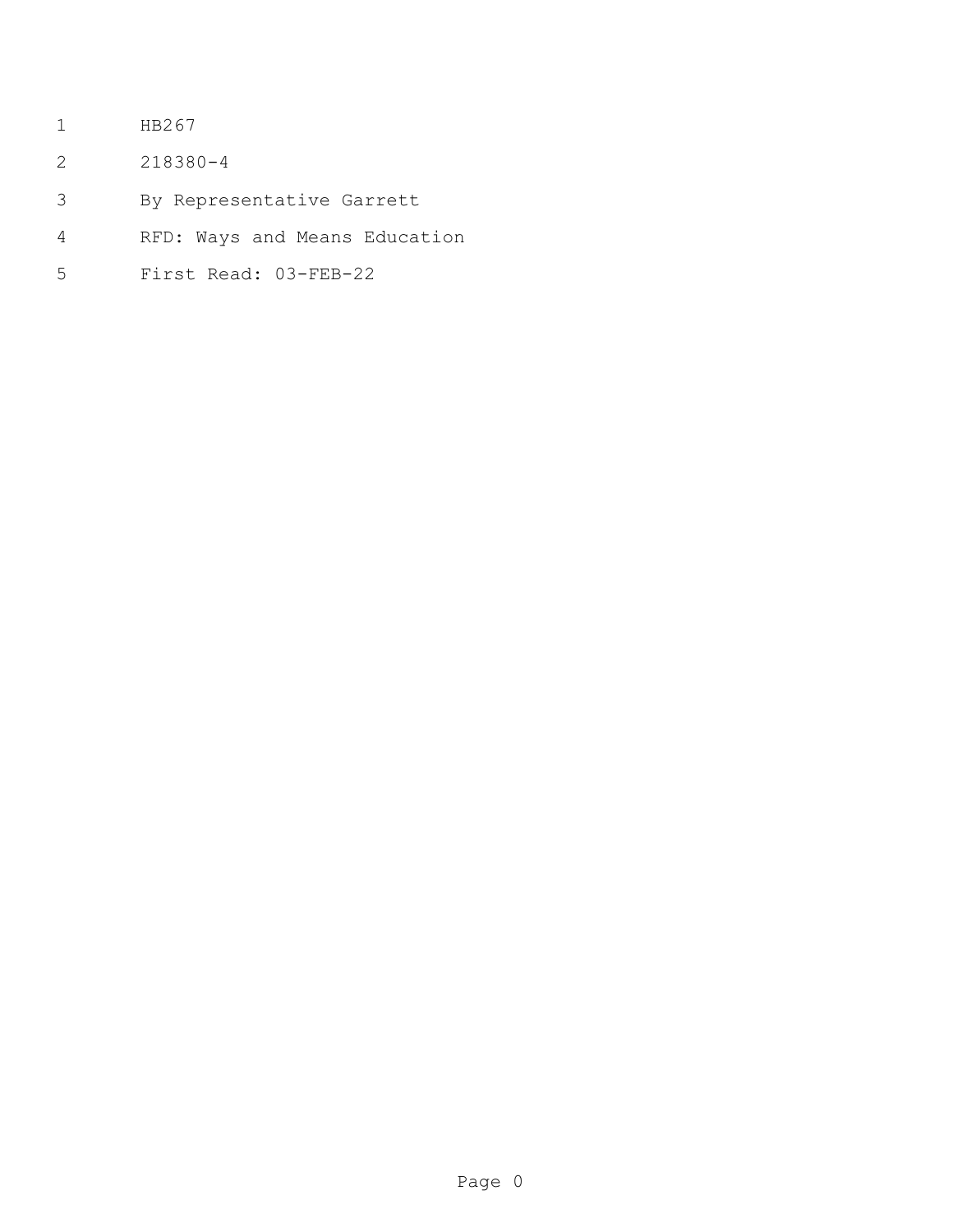| $\mathbf 1$ | ENGROSSED                                                         |
|-------------|-------------------------------------------------------------------|
| 2           |                                                                   |
| 3           |                                                                   |
| 4           | A BILL                                                            |
| 5           | TO BE ENTITLED                                                    |
| 6           | AN ACT                                                            |
| 7           |                                                                   |
| $8\,$       | To make supplemental appropriations from the                      |
| $\mathsf 9$ | Education Trust Fund Advancement and Technology Fund for the      |
| 10          | fiscal year ending September 30, 2022, to the public              |
| 11          | institutions of higher education in the amount of \$76,591,969,   |
| 12          | and to the Department of Education, the Board of Trustees of      |
| 13          | the Alabama Institute for Deaf and Blind, the Board of Youth      |
| 14          | Services School Districts, the Board of Directors of the          |
| 15          | Alabama School of Fine Arts, and the Board of Trustees of the     |
| 16          | Alabama School of Math and Science in the amount of               |
| 17          | \$205, 722, 699.                                                  |
| 18          | BE IT ENACTED BY THE LEGISLATURE OF ALABAMA:                      |
| 19          | Section 1. In addition to all other appropriations                |
| 20          | heretofore or hereafter made, there is hereby appropriated a      |
| 21          | total of \$76,591,969 from the Education Trust Fund Advancement   |
| 22          | and Technology Fund to the public institutions of higher edu-     |
| 23          | cation for the fiscal year ending September 30, 2022. This        |
| 24          | appropriation shall be expended as provided in Section $29-9-4$ , |
| 25          | Code of Alabama 1975. This appropriation shall be distributed     |
| 26          | as follows:                                                       |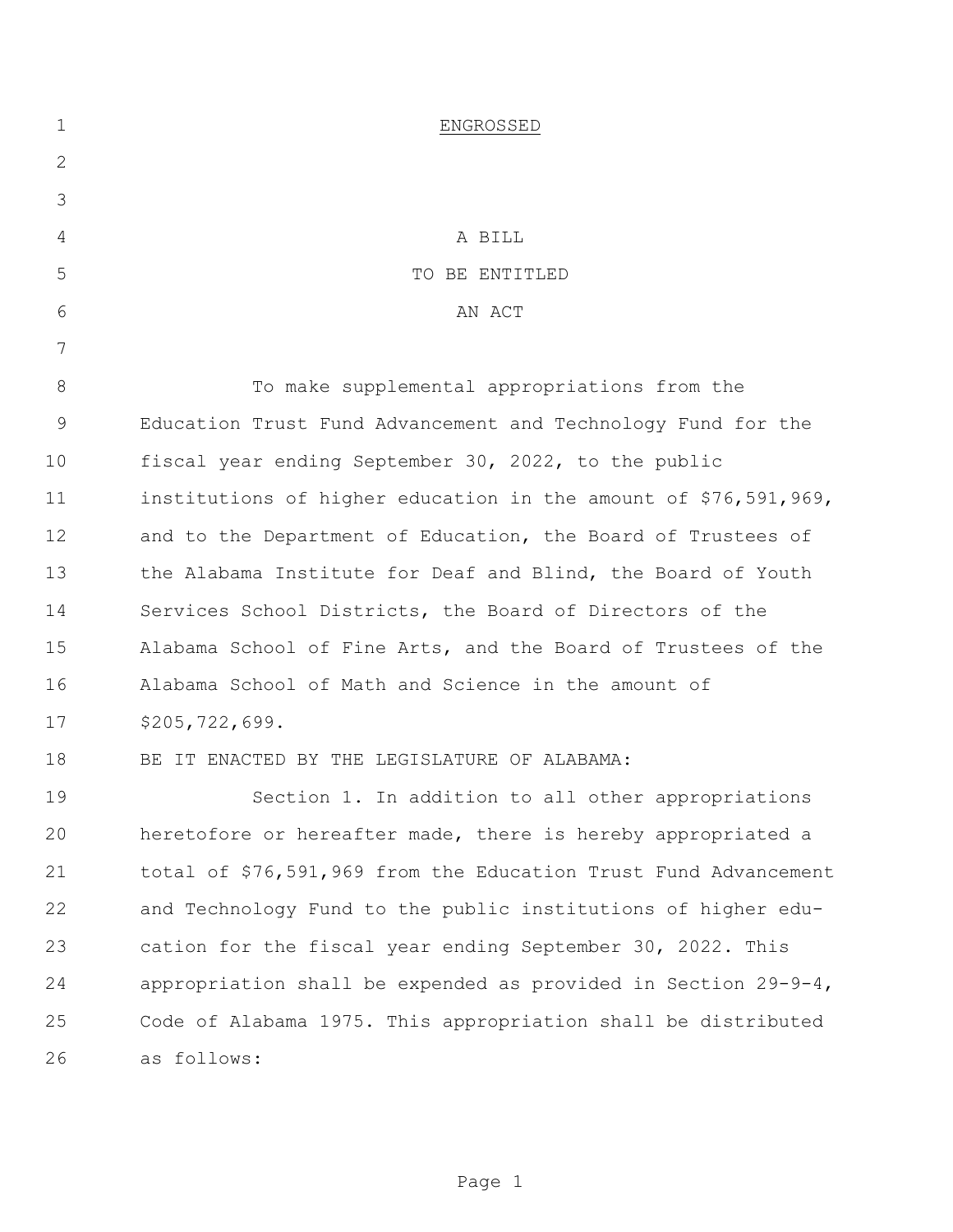| $\mathbf 1$    | Alabama Community College System | \$25,173,392   |
|----------------|----------------------------------|----------------|
| 2              | Alabama A&M University           | 1,691,070      |
| 3              | Alabama State University         | 1,210,494      |
| $\overline{4}$ | University of Alabama            | 9,697,535      |
| 5              | University of Alabama Birmingham | 6,740,742      |
| 6              | University of Alabama Huntsville | 3, 132, 256    |
| 7              | Athens State University          | 1,013,483      |
| 8              | Auburn University                | 8,590,978      |
| $\overline{9}$ | Auburn University Montgomery     | 1,781,246      |
| 10             | Jacksonville State University    | 3,078,476      |
| 11             | University of Montevallo         | 870,976        |
| 12             | University of North Alabama      | 2,539,231      |
| 13             | University of South Alabama      | 4, 110, 972    |
| 14             | Troy University                  | 4,819,705      |
| 15             | Tuskegee University              | 279,226        |
| 16             | University of West Alabama       | 1,862,187      |
| 17             | Total                            | \$76, 591, 969 |

 Section 2. In addition to all other appropriations heretofore or hereafter made, there is hereby appropriated a total of \$205,722,699 from the Education Trust Fund Advancement and Technology Fund to the Department of Education, the Board of Trustees of the Alabama Institute for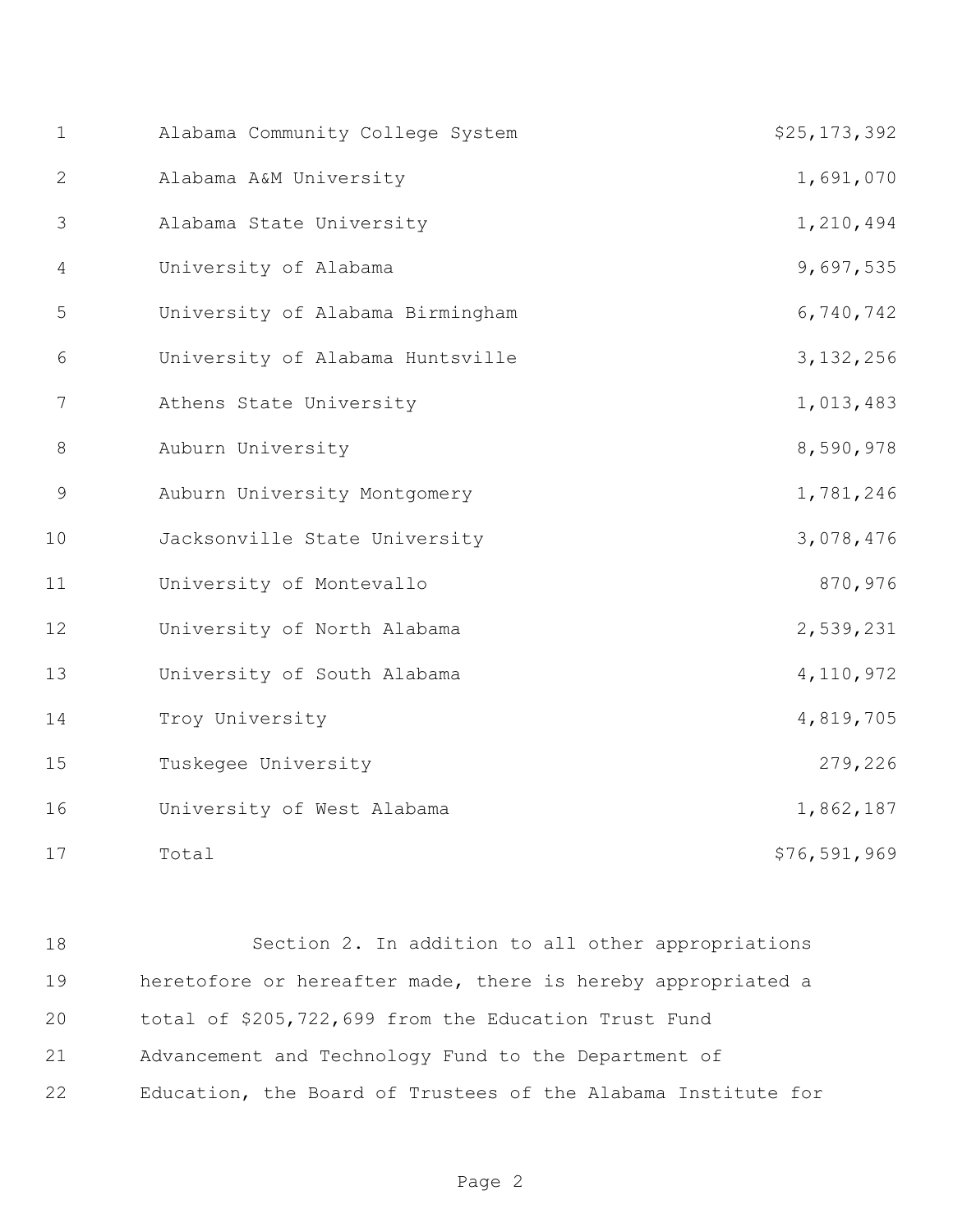Deaf and Blind, the Board of Youth Services School Districts, the Board of Directors of the Alabama School of Fine Arts, and the Board of Trustees of the Alabama School of Math and Science for the fiscal year ending September 30, 2022. This appropriation shall be expended as provided in Section 29-9-4, Code of Alabama 1975.

7 Section 3. (a) The Department of Education shall 8 allocate the funds appropriated herein to the local boards of 9 education and entities as follows:

11 Albertville City 1,620,913 12 Alexander City 808,197

14 Anniston City 492,475 15 Arab City **710,835** 

13 Andalusia City 488,354

10 Alabaster City \$1,721,079

16 Athens City 1,283,976

17 Attalla City 407,958

18 Auburn City 2,535,961

19 Autauga County 2,484,964 20 Baldwin County 8,371,002

21 Barbour County 183,168

22 Bessemer City 914,595

23 Bibb County **Biggs and County County** 864,476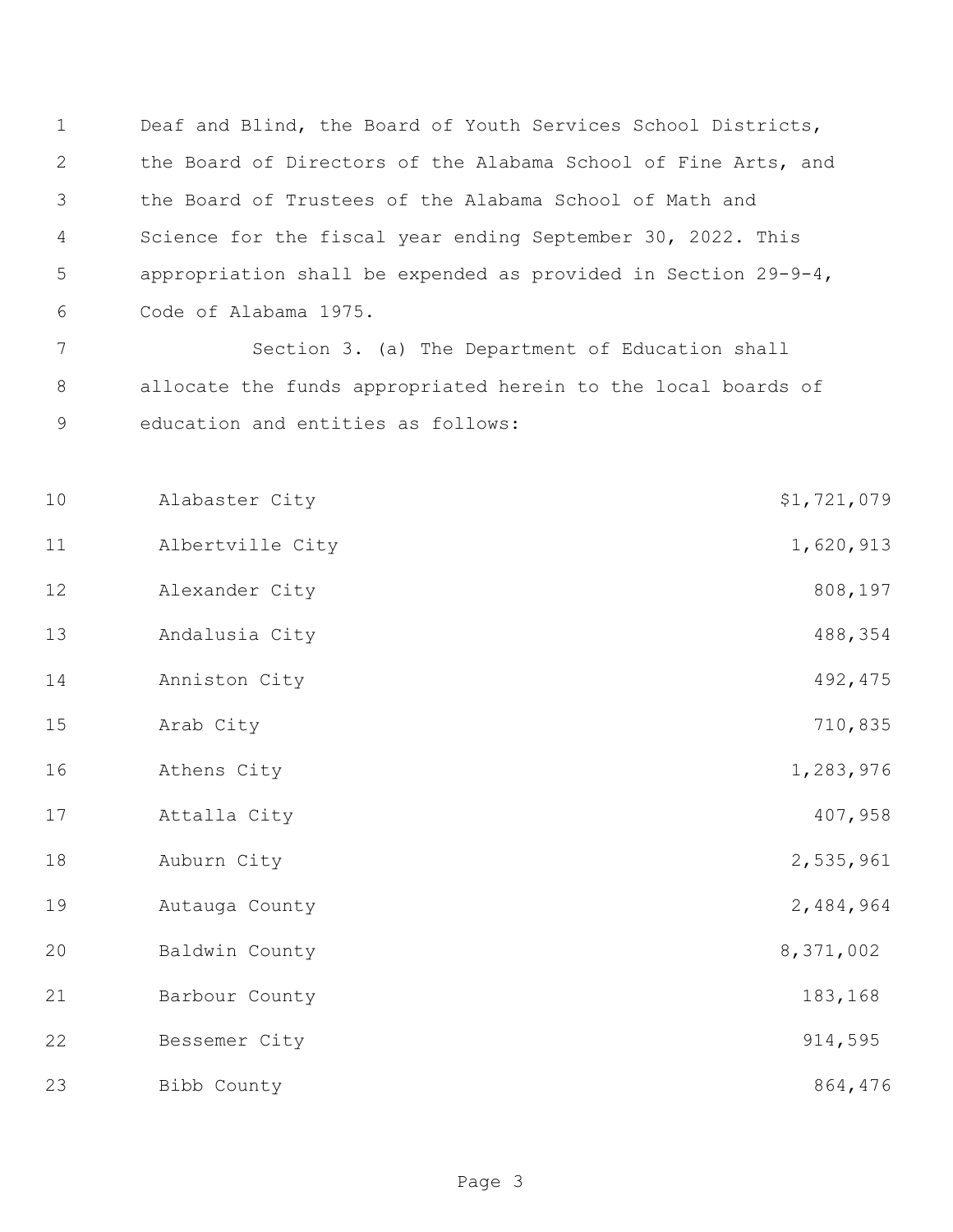| $\mathbf 1$    | Birmingham City  | 5,896,603   |
|----------------|------------------|-------------|
| $\mathbf{2}$   | Blount County    | 2,156,001   |
| $\mathfrak{Z}$ | Boaz City        | 662,048     |
| $\overline{4}$ | Brewton City     | 324,418     |
| 5              | Bullock County   | 392,706     |
| $\sqrt{6}$     | Butler County    | 800,224     |
| 7              | Calhoun County   | 2, 214, 064 |
| $8\,$          | Chambers County  | 923,262     |
| $\mathcal{G}$  | Cherokee County  | 1,044,047   |
| 10             | Chickasaw City   | 762,271     |
| 11             | Chilton County   | 2,095,077   |
| 12             | Choctaw County   | 303,274     |
| 13             | Clarke County    | 631,841     |
| 14             | Clay County      | 508,393     |
| 15             | Cleburne County  | 689,989     |
| 16             | Coffee County    | 727,900     |
| 17             | Colbert County   | 707,706     |
| 18             | Conecuh County   | 447,469     |
| 19             | Coosa County     | 220,994     |
| 20             | Covington County | 780,341     |
| 21             | Crenshaw County  | 606,166     |
| 22             | Cullman City     | 895,986     |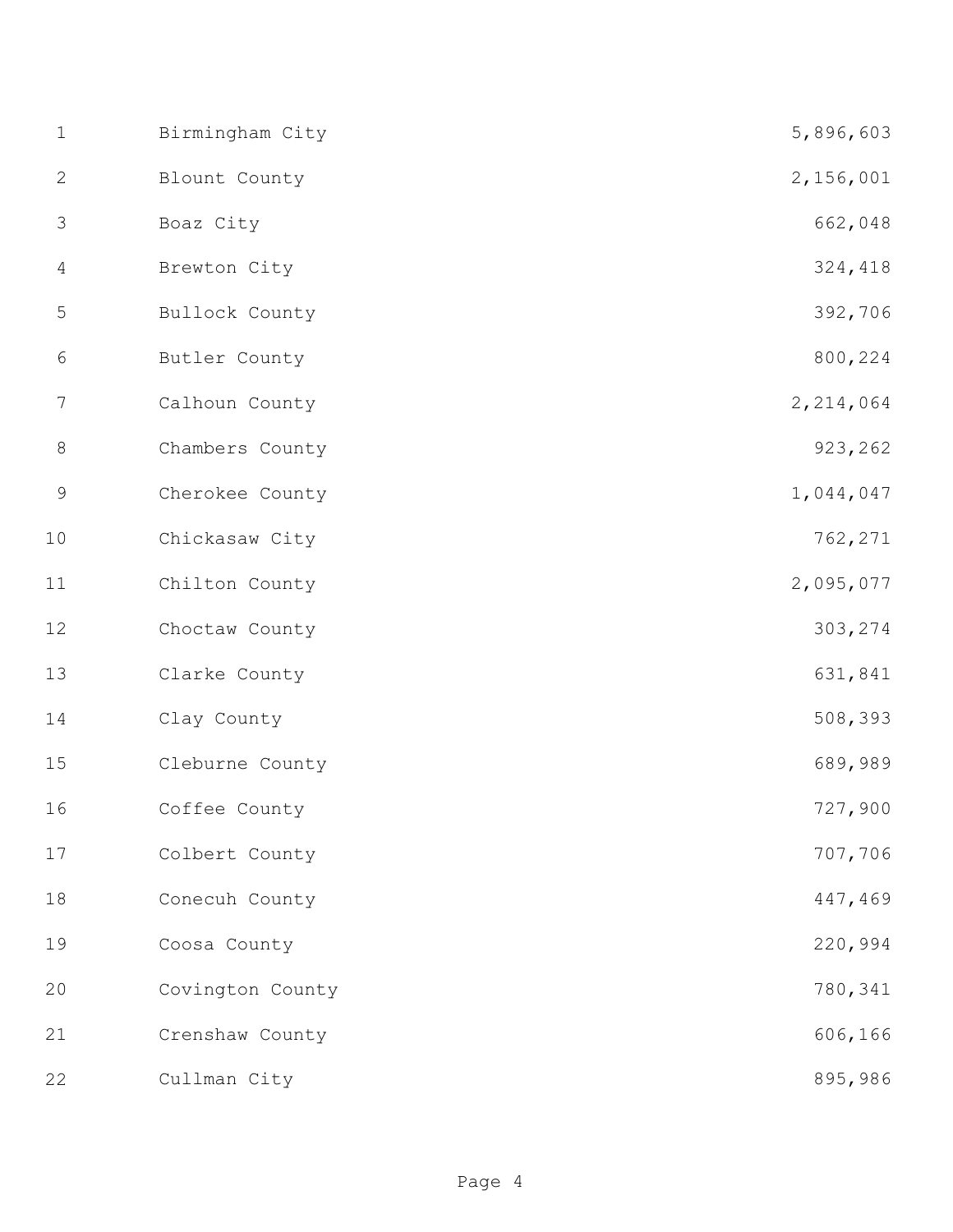| $1\,$          | Cullman County  | 2,601,529   |
|----------------|-----------------|-------------|
| $\mathbf{2}$   | Dale County     | 957,731     |
| 3              | Daleville City  | 307,268     |
| 4              | Dallas County   | 775,583     |
| $\mathsf S$    | Decatur City    | 2, 413, 263 |
| $6\,$          | DeKalb County   | 2,360,128   |
| $\overline{7}$ | Demopolis City  | 581,468     |
| $8\,$          | Dothan City     | 2,279,930   |
| $\mathsf 9$    | Elba City       | 173,425     |
| 10             | Elmore County   | 3, 255, 959 |
| 11             | Enterprise City | 1,849,908   |
| 12             | Escambia County | 1, 153, 999 |
| 13             | Etowah County   | 2,342,228   |
| 14             | Eufaula City    | 1,805,808   |
| 15             | Fairfield City  | 434,525     |
| 16             | Fayette County  | 602, 158    |
| 17             | Florence City   | 1,267,973   |
| 18             | Fort Payne City | 949,829     |
| 19             | Franklin County | 988,675     |
| 20             | Gadsden City    | 1,366,596   |
| 21             | Geneva City     | 348,917     |
| 22             | Geneva County   | 719,092     |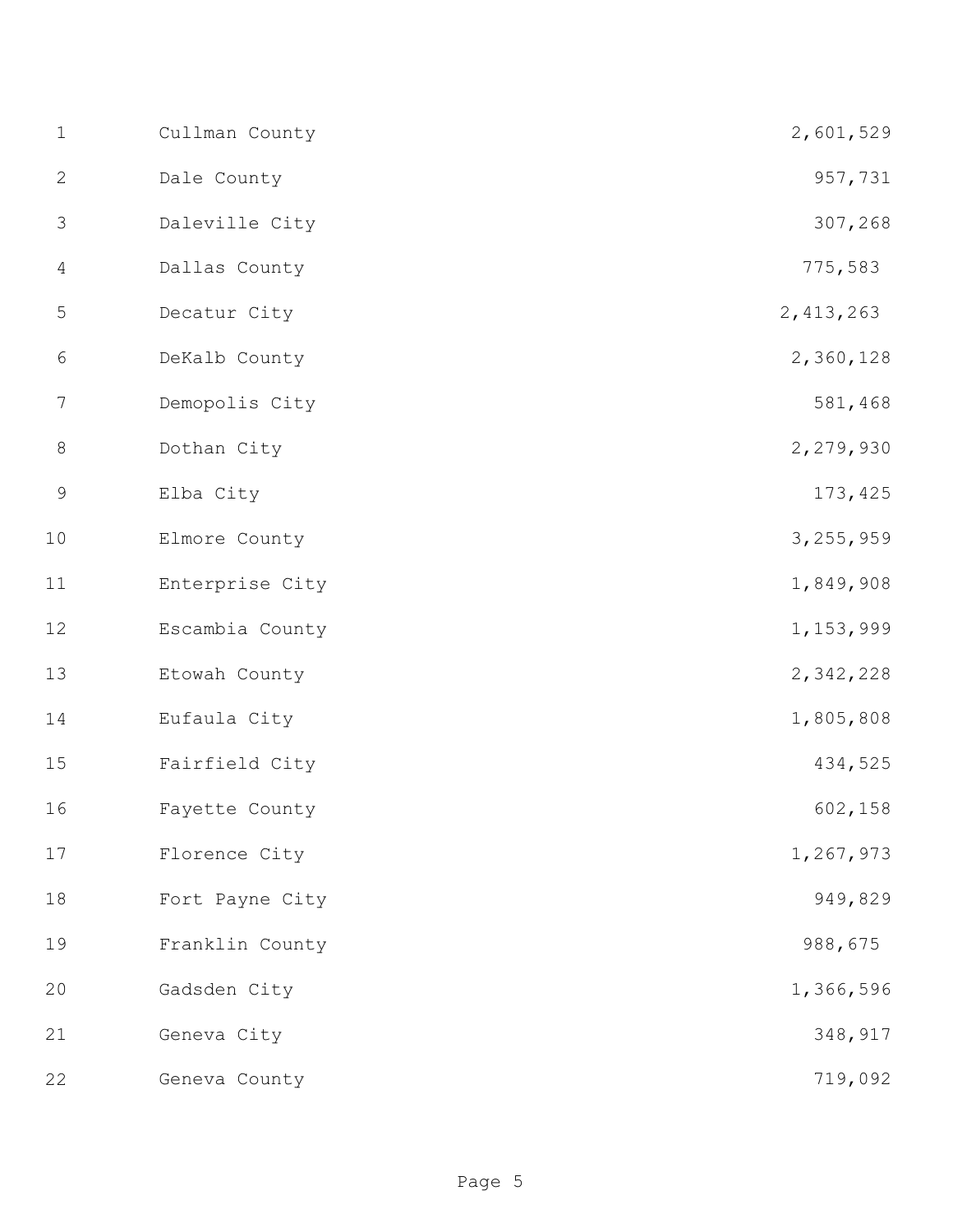| $1\,$        | Greene County     | 258,608     |
|--------------|-------------------|-------------|
| $\mathbf{2}$ | Gulf Shores City  | 610,740     |
| 3            | Guntersville City | 500,703     |
| 4            | Hale County       | 643,213     |
| 5            | Haleyville City   | 445,784     |
| $\sqrt{6}$   | Hartselle City    | 966,455     |
| 7            | Henry County      | 679,750     |
| $8\,$        | Homewood City     | 1, 183, 116 |
| $\mathsf 9$  | Hoover City       | 3,803,948   |
| 10           | Houston County    | 1,749,714   |
| 11           | Huntsville City   | 6, 477, 377 |
| 12           | Jackson County    | 1,407,990   |
| 13           | Jacksonville City | 459,110     |
| 14           | Jasper City       | 724,402     |
| 15           | Jefferson County  | 9,793,169   |
| 16           | Lamar County      | 620,441     |
| 17           | Lanett City       | 267,133     |
| 18           | Lauderdale County | 2, 174, 722 |
| 19           | Lawrence County   | 1,302,797   |
| 20           | Lee County        | 2,567,725   |
| 21           | Leeds City        | 552,776     |
| 22           | Limestone County  | 3,579,597   |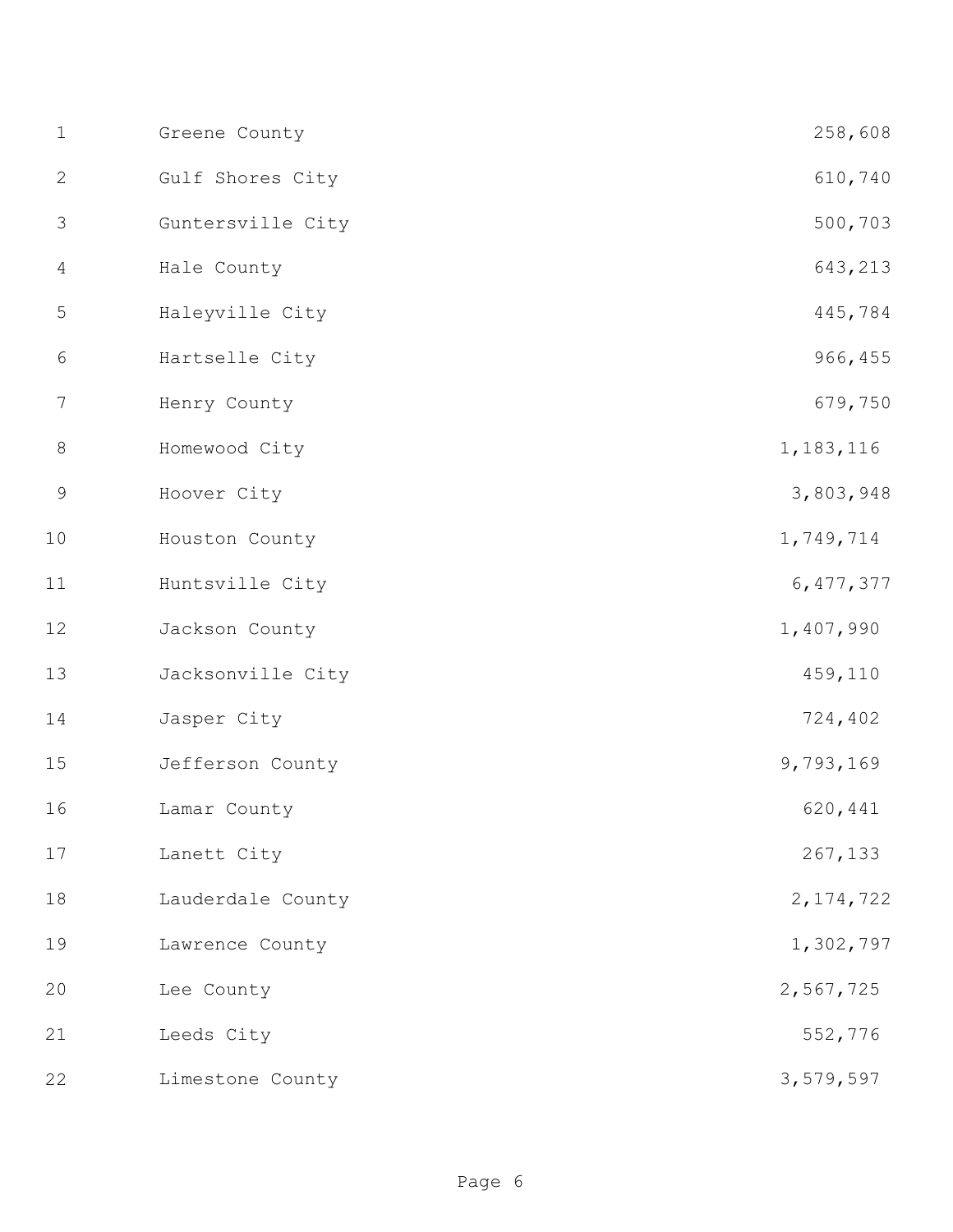| $1\,$          | Linden City         | 135,500     |
|----------------|---------------------|-------------|
| $\mathbf{2}$   | Lowndes County      | 369,919     |
| 3              | Macon County        | 537,340     |
| $\overline{4}$ | Madison City        | 3,260,873   |
| 5              | Madison County      | 5, 311, 708 |
| $\sqrt{6}$     | Marengo County      | 258,353     |
| 7              | Marion County       | 903,761     |
| $\,8\,$        | Marshall County     | 1,565,852   |
| $\mathsf 9$    | Midfield City       | 287,031     |
| 10             | Mobile County       | 14,529,895  |
| 11             | Monroe County       | 865,737     |
| 12             | Montgomery County   | 7,790,073   |
| 13             | Morgan County       | 2,059,601   |
| 14             | Mountain Brook City | 1,239,324   |
| 15             | Muscle Shoals City  | 784,986     |
| 16             | Oneonta City        | 404,786     |
| $17\,$         | Opelika City        | 1,327,892   |
| $1\,8$         | Opp City            | 347,799     |
| 19             | Oxford City         | 1, 147, 131 |
| 20             | Ozark City          | 551,459     |
| 21             | Pelham City         | 963,439     |
| 22             | Pell City           | 1,116,669   |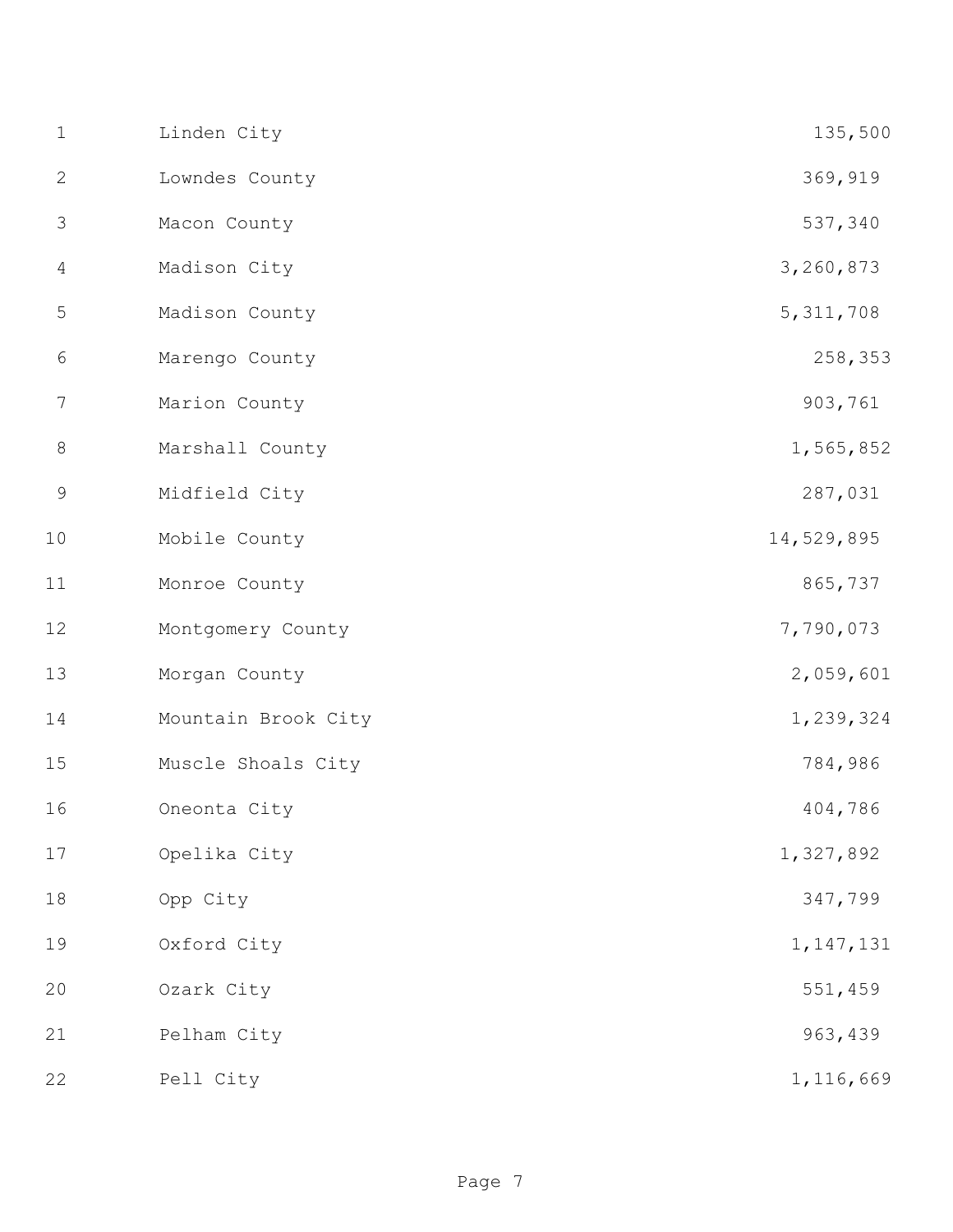| $1\,$          | Perry County      | 318,116   |
|----------------|-------------------|-----------|
| $\mathbf{2}$   | Phenix City       | 2,003,493 |
| 3              | Pickens County    | 654,684   |
| $\overline{4}$ | Piedmont City     | 310,539   |
| $\mathsf S$    | Pike County       | 595,445   |
| 6              | Pike Road City    | 681,790   |
| 7              | Randolph County   | 562,788   |
| $\,8\,$        | Roanoke City      | 394,971   |
| $\mathsf 9$    | Russell County    | 962,136   |
| $10$           | Russellville City | 691,675   |
| $11\,$         | Saraland City     | 883,000   |
| 12             | Satsuma City      | 419,570   |
| 13             | Scottsboro City   | 676,451   |
| 14             | Selma City        | 757,428   |
| 15             | Sheffield City    | 277,316   |
| 16             | Shelby County     | 5,788,917 |
| $17$           | St. Clair County  | 2,592,140 |
| 18             | Sumter County     | 322,392   |
| 19             | Sylacauga City    | 569,586   |
| 20             | Talladega City    | 510,829   |
| 21             | Talladega County  | 1,933,732 |
| 22             | Tallapoosa County | 760,359   |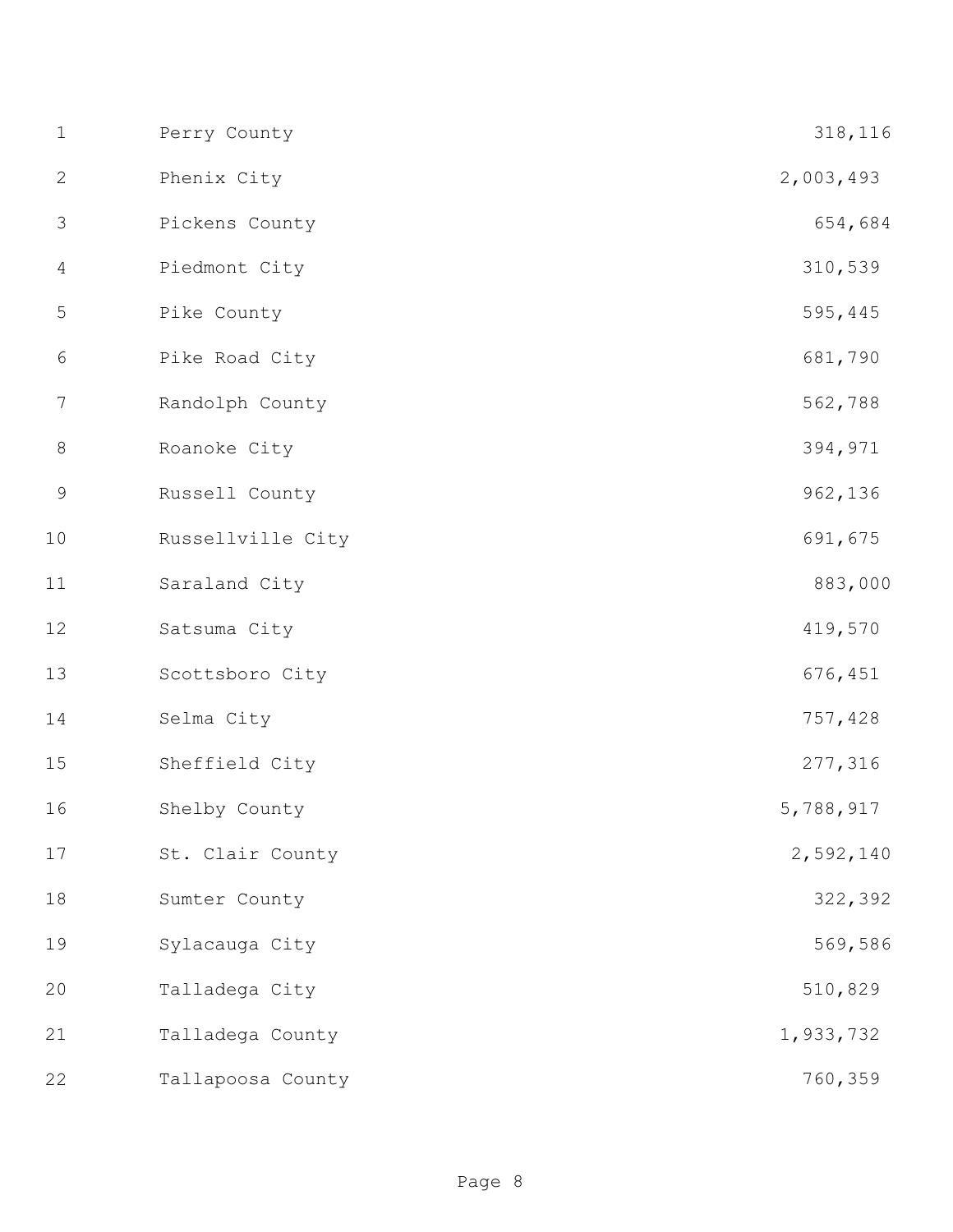| $\mathbf 1$    | Tallassee City                           | 457,269     |
|----------------|------------------------------------------|-------------|
| $\mathbf{2}$   | Tarrant City                             | 335,237     |
| 3              | Thomasville City                         | 301,476     |
| $\overline{4}$ | Troy City                                | 466,092     |
| 5              | Trussville City                          | 1,360,110   |
| 6              | Tuscaloosa City                          | 2,910,412   |
| 7              | Tuscaloosa County                        | 5, 145, 095 |
| $8\,$          | Tuscumbia City                           | 404,956     |
| $\mathsf 9$    | Vestavia Hills City                      | 1,990,478   |
| 10             | Walker County                            | 1,965,284   |
| 11             | Washington County                        | 713,965     |
| 12             | Wilcox County                            | 375,032     |
| 13             | Winfield City                            | 351,778     |
| 14             | Winston County                           | 619,421     |
| 15             | University Charter School                | 135,386     |
| 16             | Cyber and Engineering, Alabama School of | 44,185      |
| 17             | Acceleration Day and Evening Academy     | 93,057      |
| 18             | LEAD Academy                             | 128,348     |
| 19             | Legacy Prep                              | 71,574      |
| 20             | I-3 Academy                              | 116,778     |
| 21             | Youth Services School District, (Depart- |             |
| 22             | ment of)                                 | 57,780      |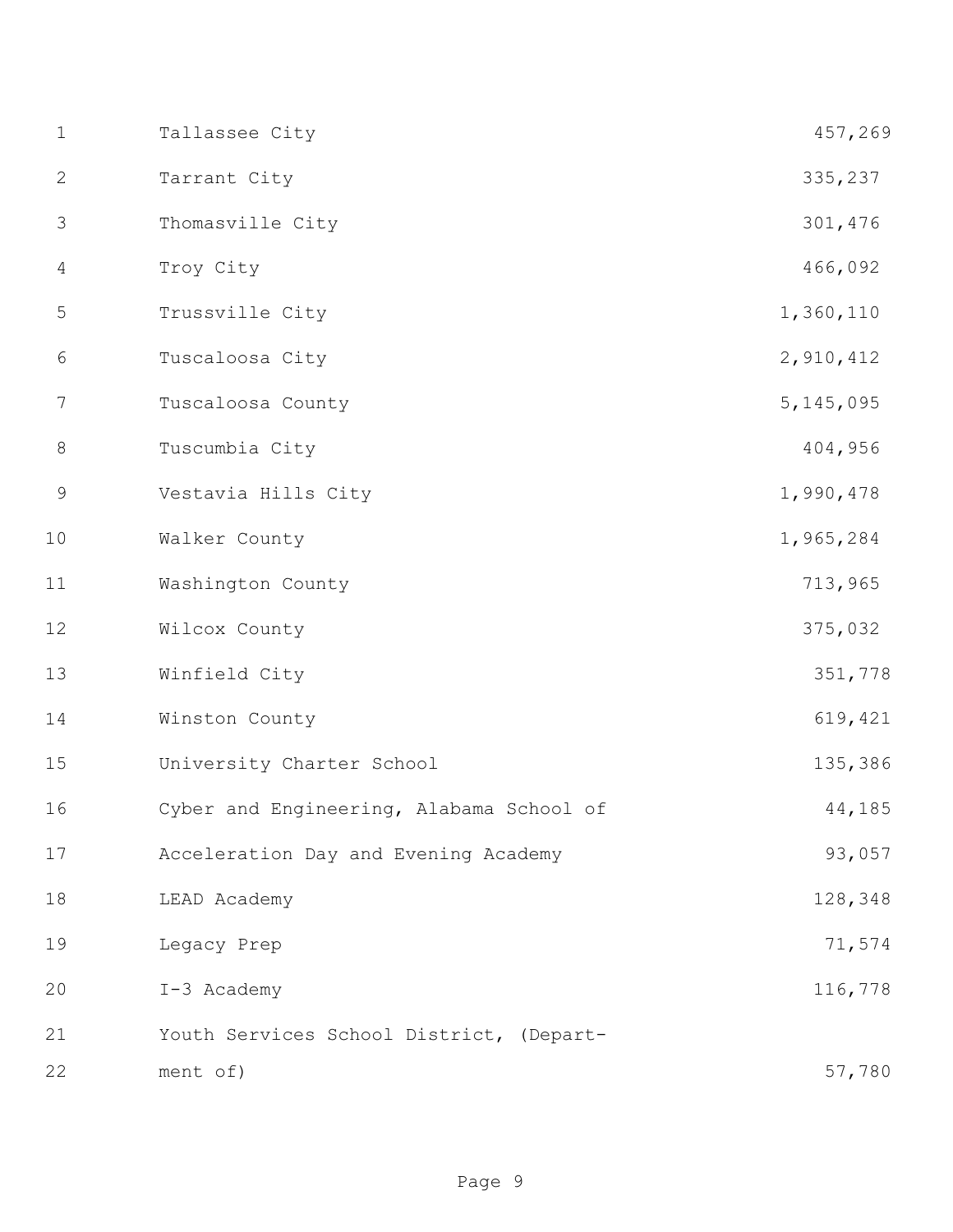| $\mathbf 1$ | Deaf and Blind, (Alabama Institute for |               |
|-------------|----------------------------------------|---------------|
| 2           | the)                                   | 101,681       |
| 3           | Math and Science, (Alabama School of)  | 72,508        |
| 4           | Fine Arts, (Alabama School of)         | 94,317        |
| 5           | Life Academy                           | 36,537        |
| 6           | Breakthrough Charter                   | 68,826        |
| 7           | Magic City Acceptance Academy          | 59,196        |
| 8           | Teacher Professional Development       | 1,835,441     |
| 9           | Total                                  | \$205,722,699 |

 (b) Notwithstanding any other laws to the contrary, 11 the funds appropriated to the Department of Education by subsection (a) of this section shall not be expended without prior approval of the State Superintendent of Education.

 (c)(1) The above appropriation for teacher professional development shall be allocated to the Alabama Department of Education to be distributed to the Ed Farm Classroom of Tomorrow. These funds will be used by Ed Farm to provide technology tools and professional development services to classroom teachers in an effort to improve instruction and student learning gains. It is the intent of the legislature 21 that in addition to general programmatic costs, Ed Farm may also expend funds for software, hardware, administrative costs and professional learning services.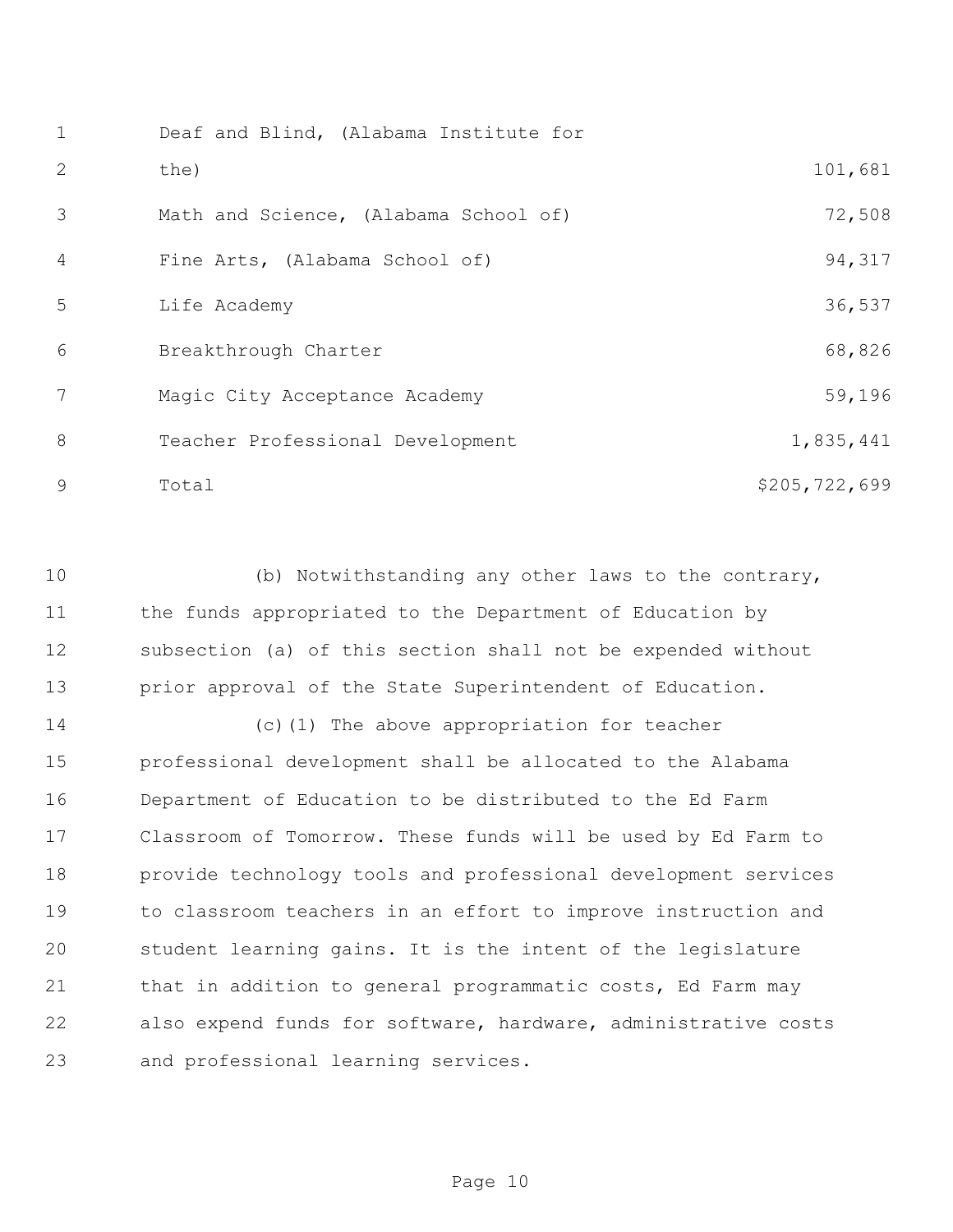(2) The State Superintendent shall provide a report of the initiative to the Chair of the House Ways and Means-Education Committee and the Chair of the Senate Committee on Finance and Taxation-Education no later than October 1, 2023 Section 4. All funds not expended in the current

 fiscal year shall not revert but be carried forward for the purpose appropriated.

 Section 5. This act shall become effective immediately upon its passage and approval by the Governor, or upon its otherwise becoming law.